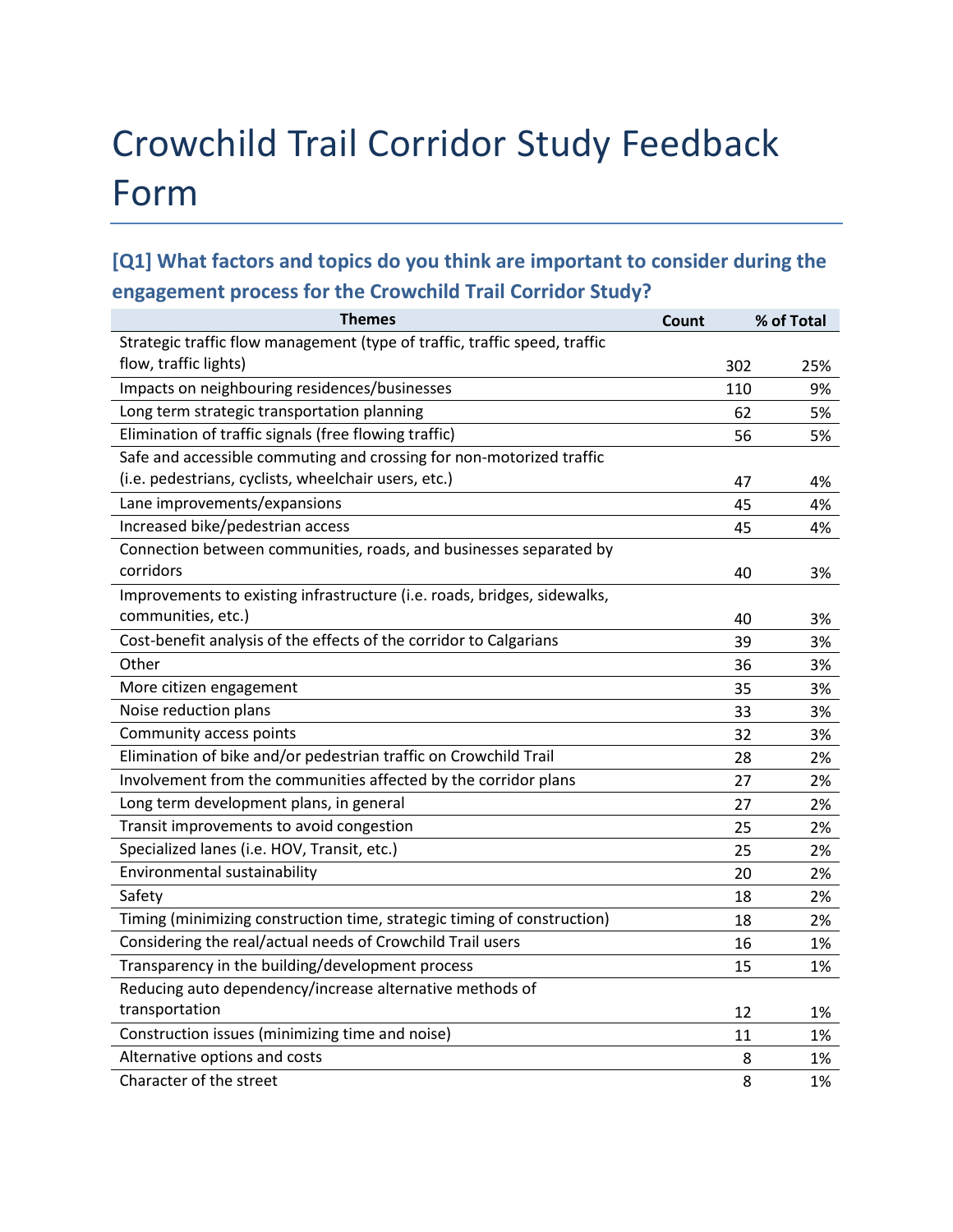| Compensation for residents affected by the construction of the |      |      |
|----------------------------------------------------------------|------|------|
| corridor                                                       | 6    | 1%   |
| Long term investment strategies                                |      | 0%   |
| Winter condition plans                                         |      | 0%   |
| Improved signage                                               |      | 0%   |
| Avoiding projects that promote sprawl                          |      | 0%   |
| Don't know/no response                                         |      | 0%   |
| <b>Grand Total</b>                                             | 1194 | 100% |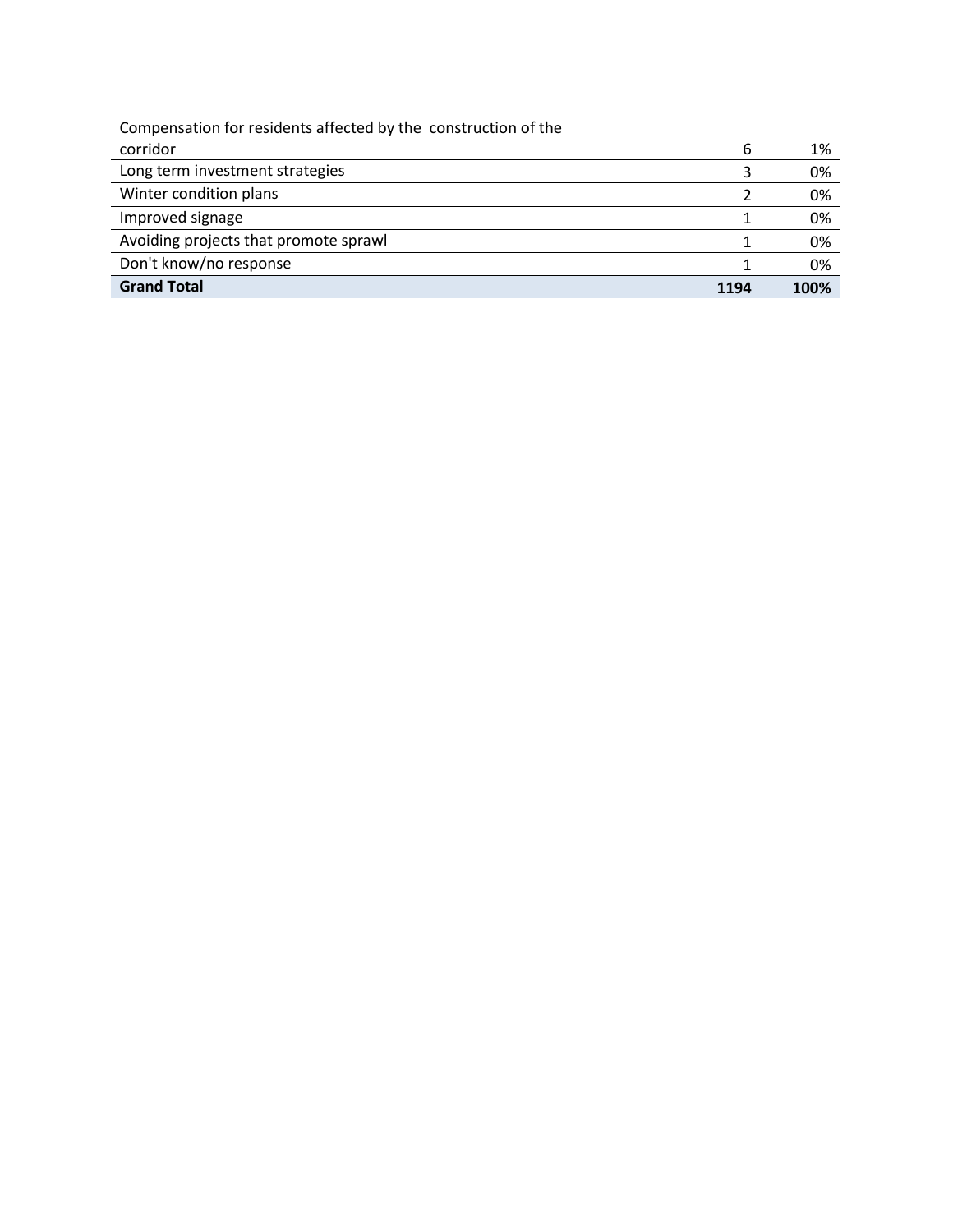# **[Q2] Who do you think should be included in the engagement process for the Crowchild Trail Corridor Study? (Select all that apply)**

| Response                                                                   | Chart | Percentage             | Count |
|----------------------------------------------------------------------------|-------|------------------------|-------|
| Residents that live in communities next to<br><b>Crowchild Trail</b>       |       | 82.9%                  | 437   |
| Residents that live in communities that are not<br>next to Crowchild Trail |       | 37.4%                  | 197   |
| Owners of properties next to or close to<br><b>Crowchild Trail</b>         |       | 78.0%                  | 411   |
| Owners of businesses next to or close to<br>Crowchild Trail                |       | 75.1%                  | 396   |
| Daily drivers                                                              |       | 88.6%                  | 467   |
| <b>Occasional drivers</b>                                                  |       | 24.1%                  | 127   |
| <b>Transit commuters</b>                                                   |       | 61.1%                  | 322   |
| Pedestrians                                                                |       | 41.4%                  | 218   |
| Cyclists                                                                   |       | 39.7%                  | 209   |
| Delivery or commercial drivers                                             |       | 47.8%                  | 252   |
| <b>Students</b>                                                            |       | 29.6%                  | 156   |
| <b>Community Associations/Resident Associations</b>                        |       | 62.0%                  | 327   |
| Other (please specify)                                                     |       | 12.3%                  | 65    |
|                                                                            |       | <b>Total Responses</b> | 527   |

**[Q2] Who do you think should be included in the engagement process for the Crowchild Trail Corridor Study? (Select all that apply) (Other (please specify))**

| #  | <b>Response</b>                                          |
|----|----------------------------------------------------------|
| 1. | City transportation and Planning experts                 |
| 2. | All Crowchild Trail users                                |
| 3. | Calgary Police Service (Community Resource Officers)     |
| 4. | all Calgarians should have an opportunity to be involved |
| 5. | police/fire/EMS/transit                                  |
| 6. | <b>Bike Calgary</b>                                      |
| 7. | other active modes; calgary transit                      |
| 8. | TransitCamp, Bike Calgary                                |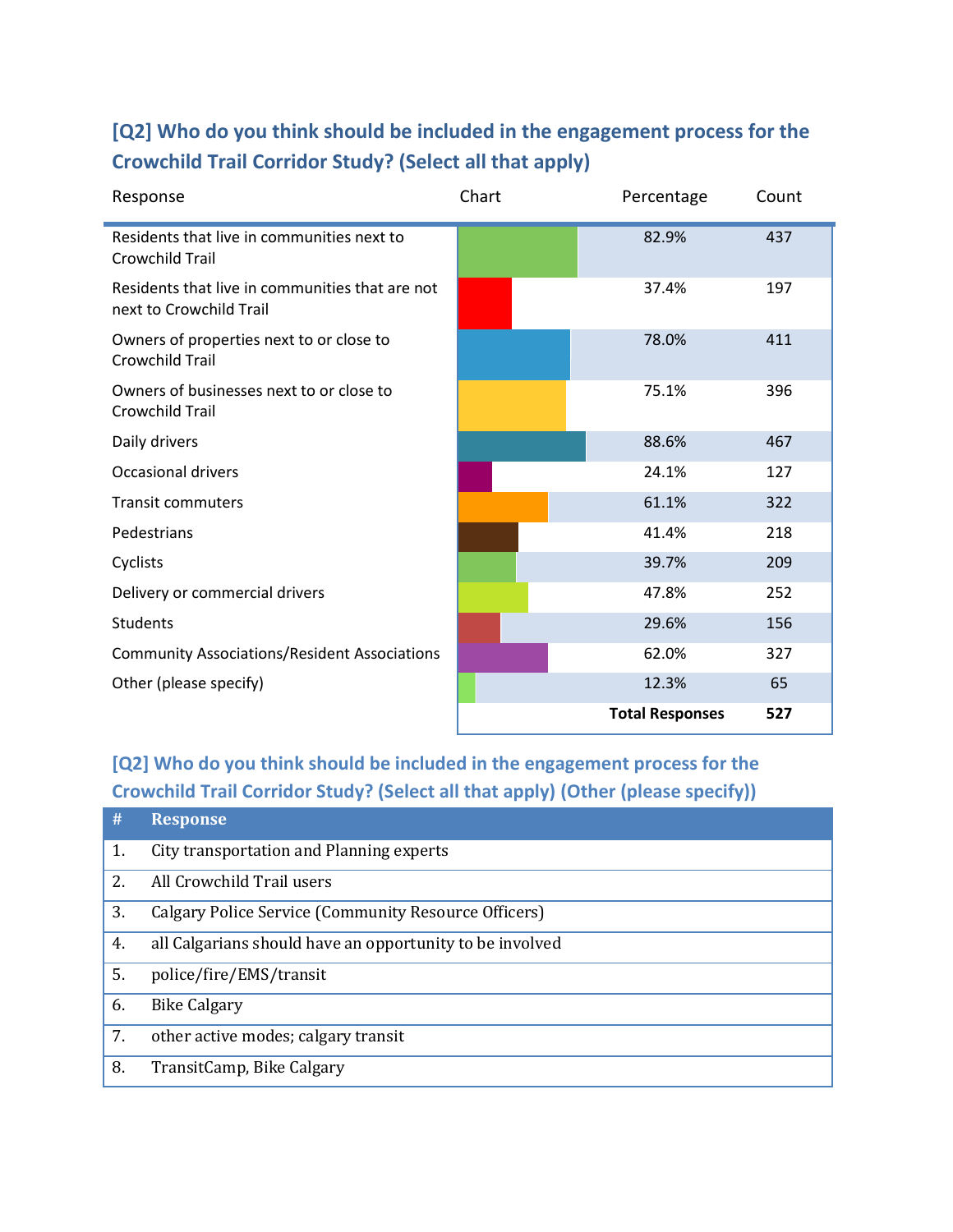| 9.  | city planners                                                                                                                                                                                       |
|-----|-----------------------------------------------------------------------------------------------------------------------------------------------------------------------------------------------------|
| 10. | river groups                                                                                                                                                                                        |
| 11. | <b>SENIORS</b>                                                                                                                                                                                      |
| 12. | Urban Planners/Community Planners, Enviromental Experts                                                                                                                                             |
| 13. | Any citizen/group who uses Crowchild Trail (the section being studied) and the citizens<br>who will be affected.                                                                                    |
| 14. | Representation in proportion to the number of users. Taxpayers and taxpayer associations.                                                                                                           |
| 15. | no opinion, really                                                                                                                                                                                  |
| 16. | all residents of the City of Calgary who have an interest and use Crowchild Trail for<br>whatever reason should be included as this inpacts everyone that resides in the city one<br>way or another |
| 17. | Everyone                                                                                                                                                                                            |
| 18. | Anything that balances out the "vocal minority" and political interference of sound planning<br>practices.                                                                                          |
| 19. | Every City of Calgary Taxpayer                                                                                                                                                                      |
| 20. | You need input from everyone BUT a traffic specialist should come up with the SOLUTION!                                                                                                             |
| 21. | <b>Community Mobility and Transportation Groups</b>                                                                                                                                                 |
| 22. | School boards as schools nearby                                                                                                                                                                     |
| 23. | Utilities who may have assets in the proposed ROW                                                                                                                                                   |
| 24. | River users                                                                                                                                                                                         |
| 25. | <b>Utilities</b>                                                                                                                                                                                    |
| 26. | City planners                                                                                                                                                                                       |
| 27. | Sincerely Interested parties who can contribute constructively                                                                                                                                      |
| 28. | Emergency Services, University of Calgary, McMann Stadium Foundation,                                                                                                                               |
| 29. | Calgarians, taxpayers. Eliminating certain groups is illogical when it's a public resource.                                                                                                         |
| 30. | Transit, taxi truck drivers that daily are on this corridor and watch in stupefication at the<br>drivers                                                                                            |
| 31. | It affects all citizens in Calgary. Open houses and open conversations are important to info<br>people and to allow their voices to be heard.                                                       |
| 32. | All residents                                                                                                                                                                                       |
| 33. | U of C and MRC students                                                                                                                                                                             |
| 34. | Emergency service personnel, I e fire, EMS and police. Also cabbies.                                                                                                                                |
| 35. | anyone that uses the Crowchild Trail corridor                                                                                                                                                       |
| 36. | Emergency Response vehicle drivers                                                                                                                                                                  |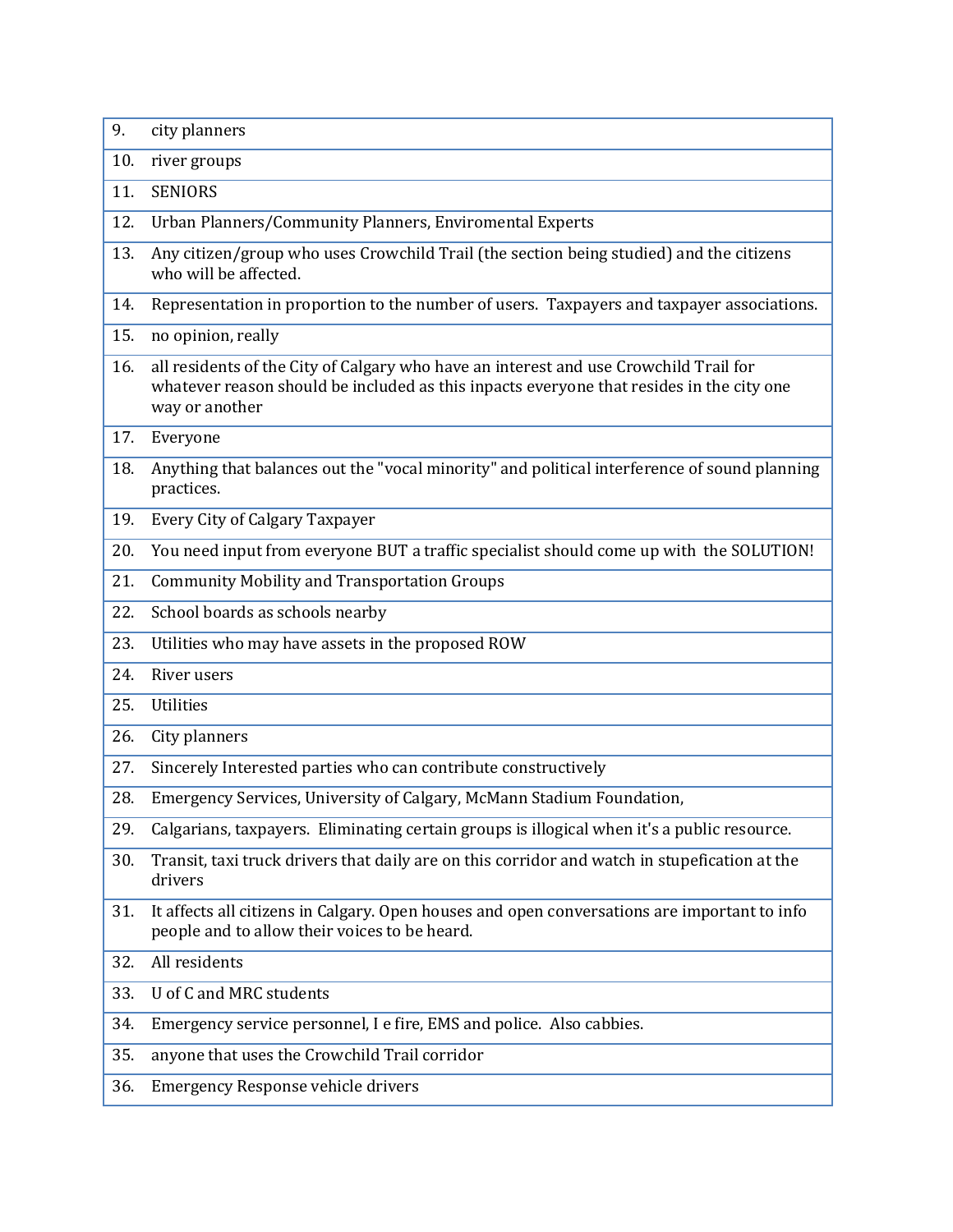| independent (not employed by City of Calgary) planning experts<br>38.<br>Residents of NW communities, NW of McMahon Stadium.<br>39.<br>traffic flow and ease of access into the surrounding communities<br>40.<br>Environmental, urban planning, arts, social services, emergency services,<br>41.<br>children/school/daycare/parents, and recreation groups<br>Traific Eng. or Consultant NOT CITY COUNCIL<br>42.<br>You already know what people think. Pretty clear, no?<br>43.<br>Tow truck operators, Police, Fire, Ambulance<br>44.<br>45.<br>Anyone who has expressed an interest, commuters using Crowchild,<br>The bridge over the Bow River is terrible.<br>46. |
|---------------------------------------------------------------------------------------------------------------------------------------------------------------------------------------------------------------------------------------------------------------------------------------------------------------------------------------------------------------------------------------------------------------------------------------------------------------------------------------------------------------------------------------------------------------------------------------------------------------------------------------------------------------------------|
|                                                                                                                                                                                                                                                                                                                                                                                                                                                                                                                                                                                                                                                                           |
|                                                                                                                                                                                                                                                                                                                                                                                                                                                                                                                                                                                                                                                                           |
|                                                                                                                                                                                                                                                                                                                                                                                                                                                                                                                                                                                                                                                                           |
|                                                                                                                                                                                                                                                                                                                                                                                                                                                                                                                                                                                                                                                                           |
|                                                                                                                                                                                                                                                                                                                                                                                                                                                                                                                                                                                                                                                                           |
|                                                                                                                                                                                                                                                                                                                                                                                                                                                                                                                                                                                                                                                                           |
|                                                                                                                                                                                                                                                                                                                                                                                                                                                                                                                                                                                                                                                                           |
|                                                                                                                                                                                                                                                                                                                                                                                                                                                                                                                                                                                                                                                                           |
|                                                                                                                                                                                                                                                                                                                                                                                                                                                                                                                                                                                                                                                                           |
| <b>Taxi Drivers</b><br>47.                                                                                                                                                                                                                                                                                                                                                                                                                                                                                                                                                                                                                                                |
| 48.<br>Transit Drivers who navigate this dangerous congested sector                                                                                                                                                                                                                                                                                                                                                                                                                                                                                                                                                                                                       |
| Main users should have more say than occasional users.<br>49.                                                                                                                                                                                                                                                                                                                                                                                                                                                                                                                                                                                                             |
| All<br>50.                                                                                                                                                                                                                                                                                                                                                                                                                                                                                                                                                                                                                                                                |
| All impacted by access to and from Crowchild - not just within one or two blocks<br>51.                                                                                                                                                                                                                                                                                                                                                                                                                                                                                                                                                                                   |
| Community Associations whose residents use Crowchild Trail as their main way to get to<br>52.<br>work.                                                                                                                                                                                                                                                                                                                                                                                                                                                                                                                                                                    |
| 53.<br>EVDS urban planners                                                                                                                                                                                                                                                                                                                                                                                                                                                                                                                                                                                                                                                |
| Residents who live in Communities for whom Crowchild Trail is a collector road for<br>54.<br>access/egress to DownTown and beyond                                                                                                                                                                                                                                                                                                                                                                                                                                                                                                                                         |
| 55.<br>Anyone else that wants to take the time to provide input                                                                                                                                                                                                                                                                                                                                                                                                                                                                                                                                                                                                           |
| People who need this road to access things like the hospital, and like me, who need access to<br>56.<br>the north, to where my family all live. During rush hour, it takes me about one hour, to go<br>from Garrison woods, to Kensington.                                                                                                                                                                                                                                                                                                                                                                                                                                |
| Utility management for co-ordination of possible service relocations.<br>57.                                                                                                                                                                                                                                                                                                                                                                                                                                                                                                                                                                                              |
| 58.<br>EMS/police/fire                                                                                                                                                                                                                                                                                                                                                                                                                                                                                                                                                                                                                                                    |
| Residents who live close enough to the highway to be impacted by noise and exiting traffic,<br>59.<br>but not all Calgarians.                                                                                                                                                                                                                                                                                                                                                                                                                                                                                                                                             |
| Residents in communities that live further down Crowchild (Ranchlands, Tuscany, etc)<br>60.                                                                                                                                                                                                                                                                                                                                                                                                                                                                                                                                                                               |
| transportation consultants, local politicians (ward councillors), Community planners<br>61.                                                                                                                                                                                                                                                                                                                                                                                                                                                                                                                                                                               |
| Residents that do not live in communities next to Crowchild Trail but whose children must<br>62.<br>attend their designate school in that area.                                                                                                                                                                                                                                                                                                                                                                                                                                                                                                                           |
| Environmental actors<br>63.                                                                                                                                                                                                                                                                                                                                                                                                                                                                                                                                                                                                                                               |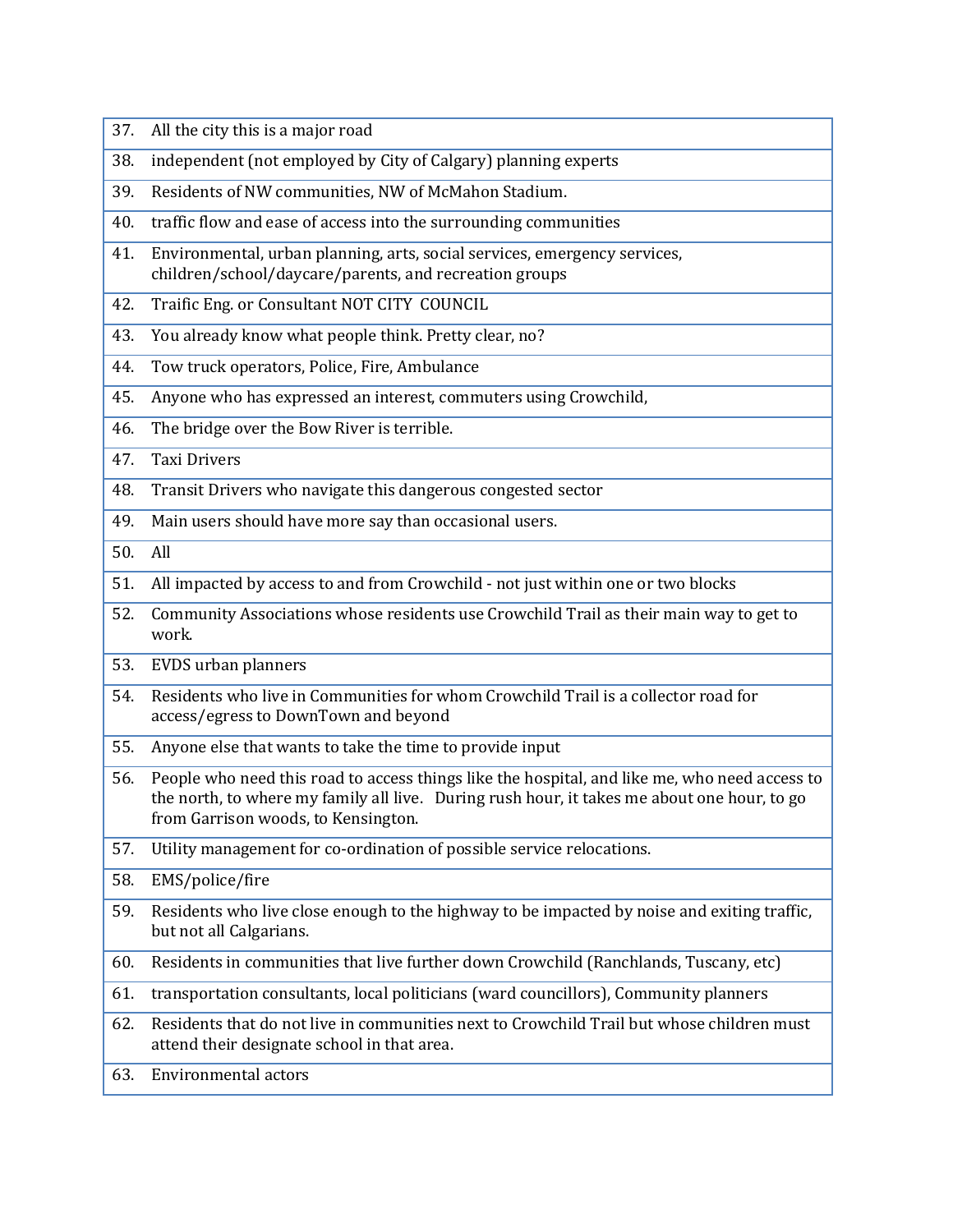- 64. Design Professionals with out their company hats on
- 65. Property developers considering future residential or commercial developments along Crowchild.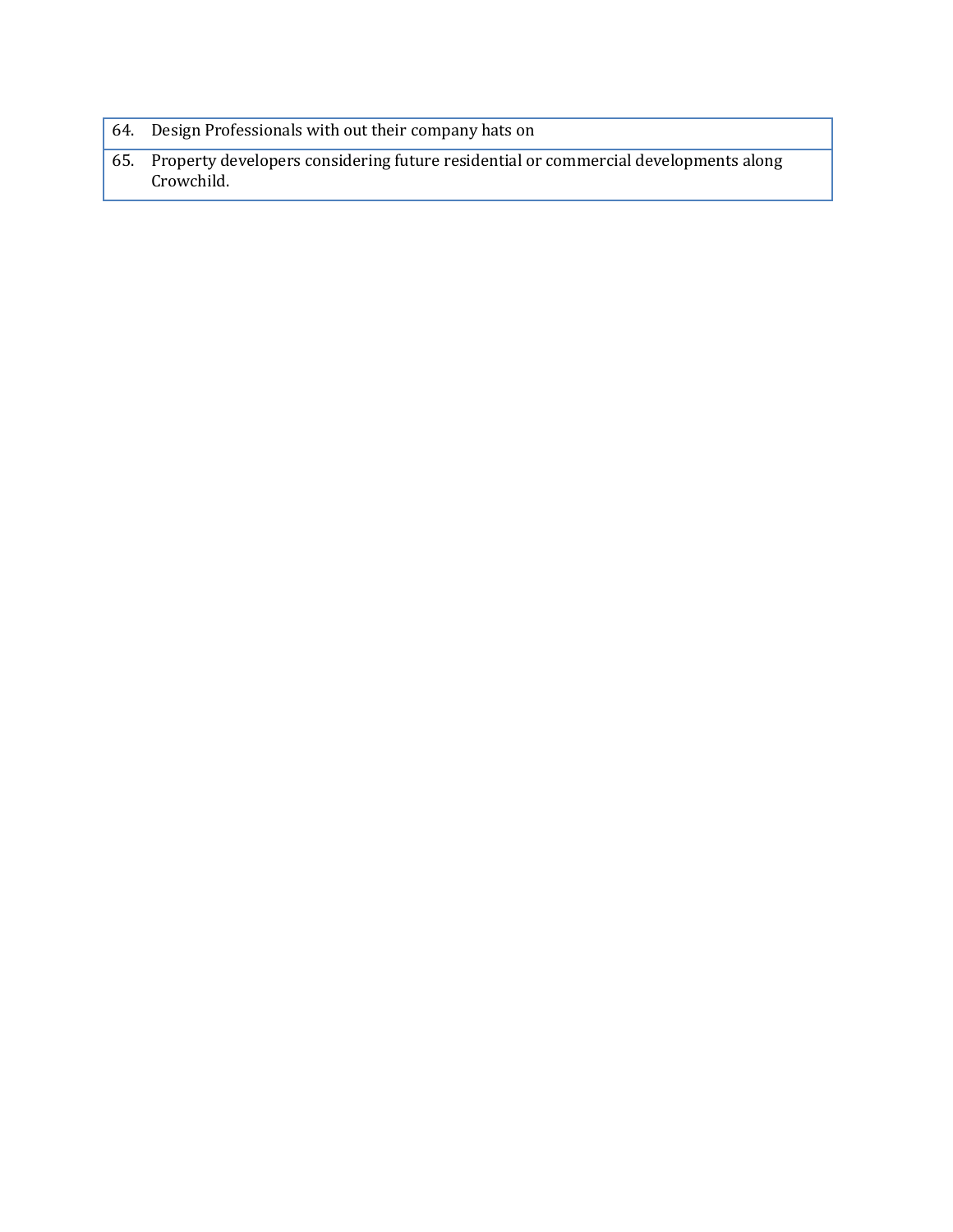| Response                                    | Chart | Percentage             | Count |
|---------------------------------------------|-------|------------------------|-------|
| City website                                |       | 52.9%                  | 279   |
| Transit ads                                 |       | 19.9%                  | 105   |
| Direct emails                               |       | 72.3%                  | 381   |
| <b>Community Association</b><br>newsletters |       | 49.0%                  | 258   |
| Council mailing lists                       |       | 14.2%                  | 75    |
| 311                                         |       | 12.3%                  | 65    |
| Social media                                |       | 43.1%                  | 227   |
| Door to door flyers                         |       | 23.9%                  | 126   |
| <b>Federation of Calgary Communities</b>    |       | 8.7%                   | 46    |
| Road signage                                |       | 61.7%                  | 325   |
| Community papers                            |       | 28.8%                  | 152   |
| Displays at shopping centres                |       | 17.8%                  | 94    |
| Community arenas/recreation<br>facilities   |       | 13.9%                  | 73    |
| Other (please specify)                      |       | 7.8%                   | 41    |
|                                             |       | <b>Total Responses</b> | 527   |

### **[Q3] What is the best way for you to learn about engagement opportunities for the Crowchild Trail Corridor Study? (Select all that apply)**

**[Q3] What is the best way for you to learn about engagement opportunities for the Crowchild Trail Corridor Study? (Select all that apply) (Other (please specify))**

| #  | <b>Response</b>                                                                                                                                                                                                |
|----|----------------------------------------------------------------------------------------------------------------------------------------------------------------------------------------------------------------|
| 1. | Newspaper articles, radio segments on CBC and 770                                                                                                                                                              |
| 2. | News media                                                                                                                                                                                                     |
| 3. | Print Media: Calgary Herald, Radio: CBC, QR 66                                                                                                                                                                 |
| 4. | How about notices similar to those required for a land use change and put up by the<br>development authority.                                                                                                  |
| 5. | Must be easy to find on the City website, and there must be real hard data there, not just<br>social engineering propaganda. Shopping centres & community papers must include the far<br>northwest & Cochrane. |
| 6. | no opinion, really                                                                                                                                                                                             |
| 7. | Social media however not the usual twitter                                                                                                                                                                     |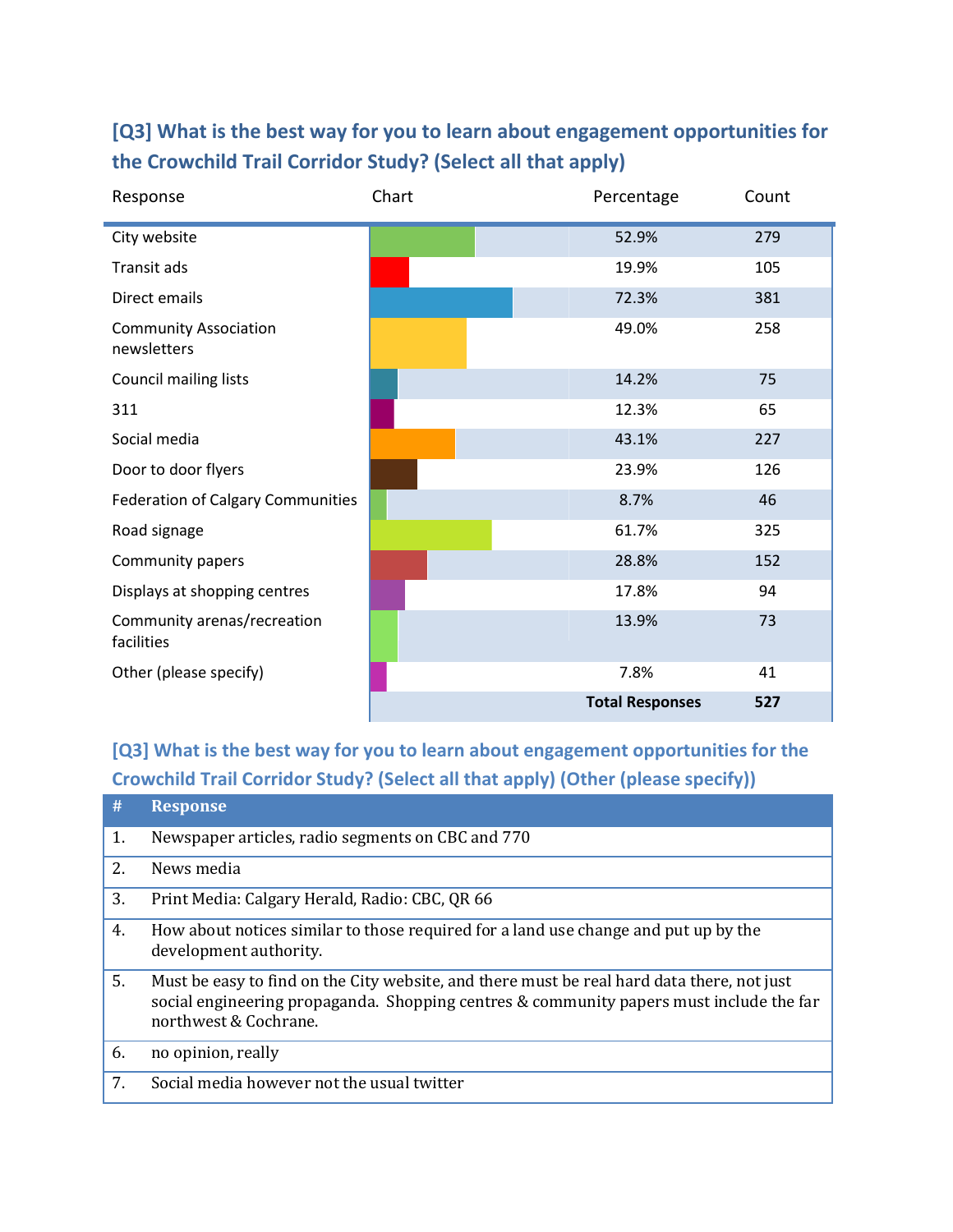- 8. Remember to include Rockyview. Prov. tax \$ helped pay for Tuscany Stn. which has very limited access for dropoff & No access from Crowchild.Rocky
- 9. Road signage on Crowchild for commuters!!!
- 10. Door to door flyers in communities/businesses in immediate area
- 11. email
- 12. Notices in the Calgary Herald, Sun, & Metro newspapers
- 13. Push notifications from City 311 or other app (consolidation of the various apps should help too)
- 14. email distribution list
- 15. outdoor banners on overpasses and pedestrian bridges over crowchild
- 16. 2 extra votes for community assocn newsletters
- 17. Global news
- 18. traditional media outlets (newspapers, tv, radio)
- 19. Townhall / public information sessions
- 20. news media
- 21. Radio. Either ads or interviews on shows like The Calgary Eyeopener on CBC.
- 22. Mail directly to people who live along the part to be bulldozed or who bought properties near Crowchild that will topple in value when you make your changes.
- 23. Calgary Herald advertising and articles
- 24. The bridge over the Bow River is terrible.
- 25. Email
- 26. radio
- 27. Daily newspapers
- 28. U of C electronic media. Public radio (CBC, CKUA, CJSW).
- 29. Calgary Herald newspaper

30. news

- 31. Media: newspapers, TV & radio news
- 32. by community arenas I assume you mean you set up a display with people involved answering questions like the last time
- 33. Herald/Sun Information

34. e/Mail

35. Community information sessions in impacted areas.

36. Mobile App dedicated to Project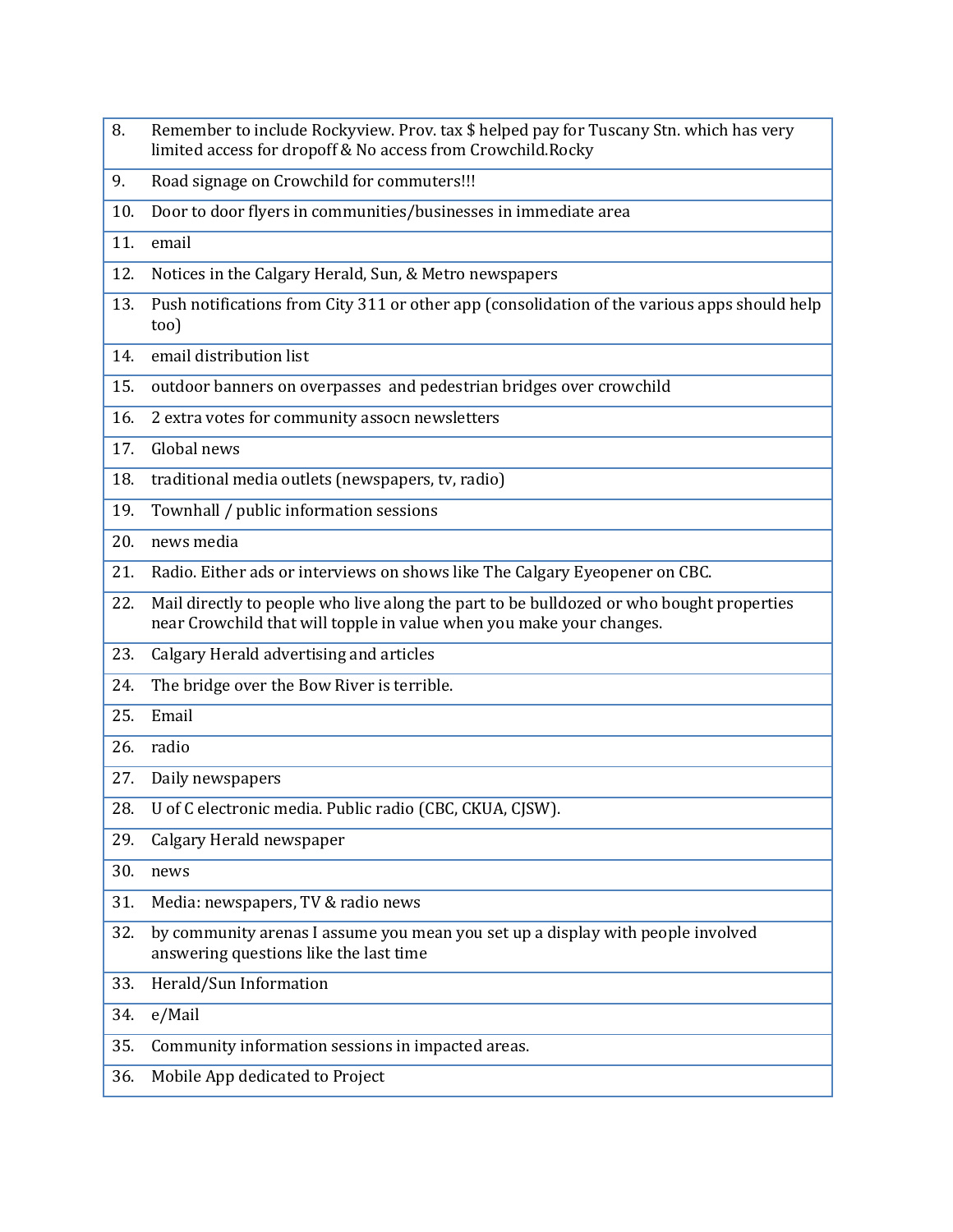|     | 37. In the Public Libraries                                |
|-----|------------------------------------------------------------|
| 38. | Distribution to parents via Elementry/Middle/High Students |
| 39. | focus groups                                               |
| 40. | Open House set up done as a design workshop format         |
| 41. | Email that contains information and links                  |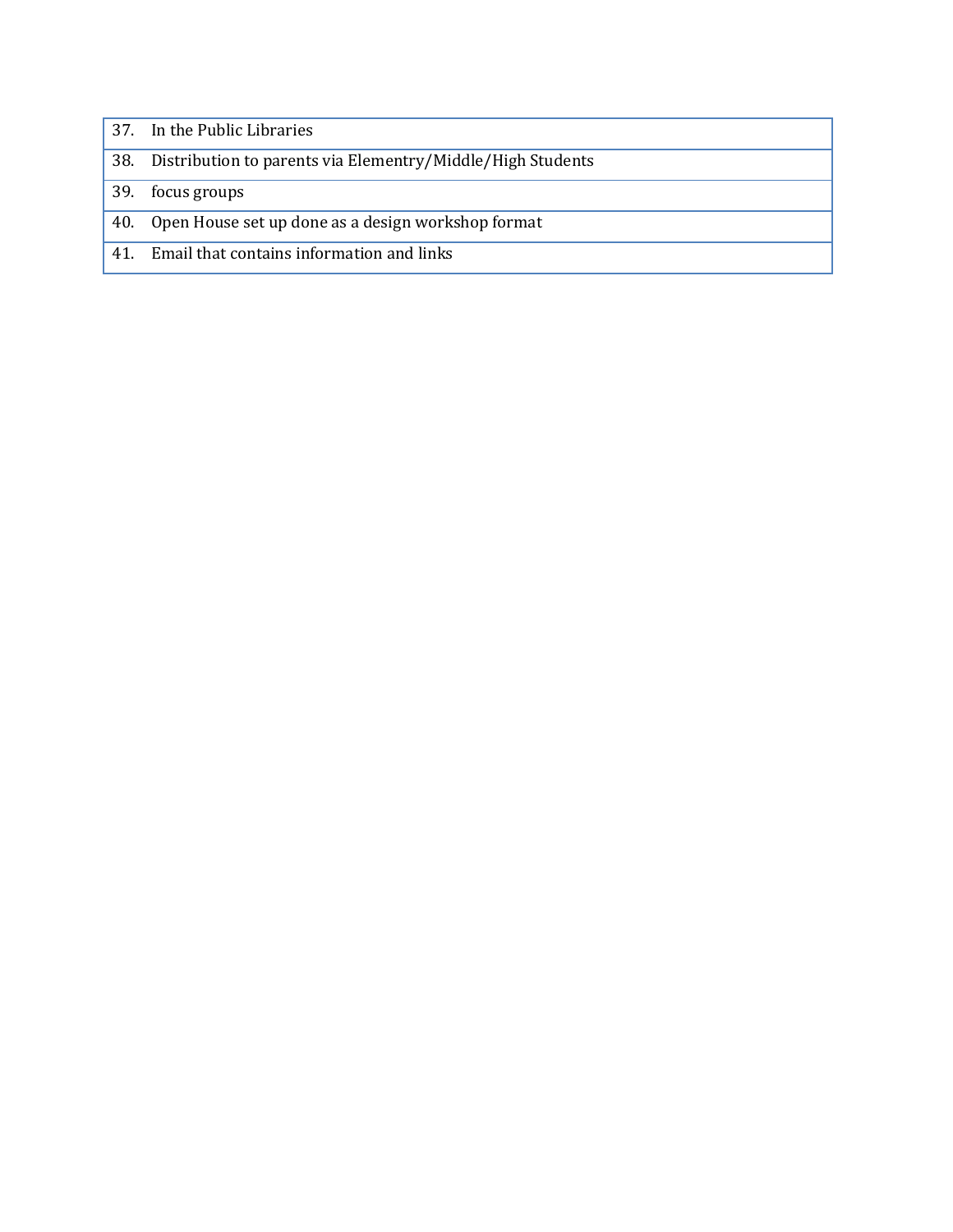#### **[Q4] What is the best way for you to participate in engagement opportunities for the Crowchild Trail Corridor Study? (Select all that apply)**

| Response                                                 | Chart | Percentage             | Count |
|----------------------------------------------------------|-------|------------------------|-------|
| Online - provide comments                                |       | 87.7%                  | 462   |
| Online – interactive discussion                          |       | 49.7%                  | 262   |
| In-person session - with a set agenda<br>(e.g. workshop) |       | 32.4%                  | 171   |
| In-person session - drop-in (e.g. open<br>house)         |       | 49.3%                  | 260   |
| Drop-by session at a non-City event or<br>festival       |       | 16.7%                  | 88    |
| Site walks or visits                                     |       | 17.6%                  | 93    |
| Other (please specify)                                   |       | 3.2%                   | 17    |
|                                                          |       | <b>Total Responses</b> | 527   |

#### **[Q4] What is the best way for you to participate in engagement opportunities for the Crowchild Trail Corridor Study? (Select all that apply) (Other (please specify))**

| #   | <b>Response</b>                                                                                                                                                                                                                                                     |
|-----|---------------------------------------------------------------------------------------------------------------------------------------------------------------------------------------------------------------------------------------------------------------------|
| 1.  | Sometimes sessions feel like the City has already made up its mind and doesn't want to hear<br>feedback from citizens and that sessions are just to check a box off. Please listen to the<br>feedback you get.                                                      |
| 2.  | Comprehensive mailout survey                                                                                                                                                                                                                                        |
| 3.  | Strategic planning sesssions                                                                                                                                                                                                                                        |
| 4.  | Let people know about the process and people will take the time to draft thoughtful<br>correspondence on what's being proposed.                                                                                                                                     |
| 5.  | Real info posted on City website long before any session. All sessions include real data (e.g.<br>number of users, costs for each type of component on the Corridor, and realistic estimates<br>of number of each type of user during the worst weather conditions. |
| 6.  | no opinion                                                                                                                                                                                                                                                          |
| 7.  | open house and in person - each person has a right to be heard                                                                                                                                                                                                      |
| 8.  | Community associations can have open houses MUST BE WILLING TO ACCEPT INPUT or<br>explain WHY Not                                                                                                                                                                   |
| 9.  | It depends. If there are already options known. Looking at them (initial draft design options<br>would be helpful).                                                                                                                                                 |
| 10. | <b>Emailed questionaires</b>                                                                                                                                                                                                                                        |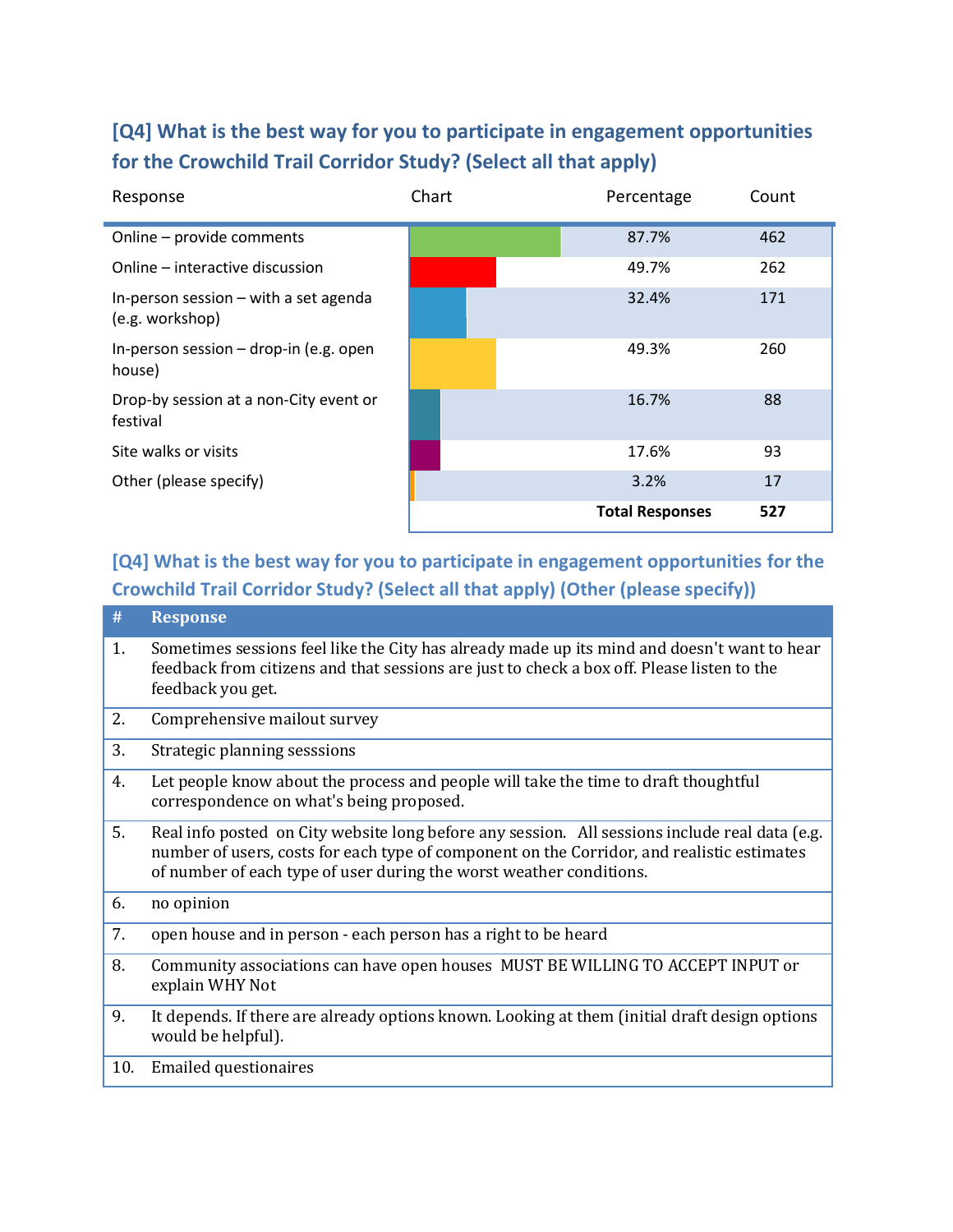- 11. The bridge over the Bow River is terrible.
- 12. TV infomercial
- 13. Ensure it is early enough in the process to be considered.
- 14. Phone calls
- 15. Option to phone in and voice concerns (similar to 311)
- 16. Over the telephone with an information gathering survey... open ended questions would be most valuable vs. choose from a list set of questions
- 17. Online options here are weak. Get online!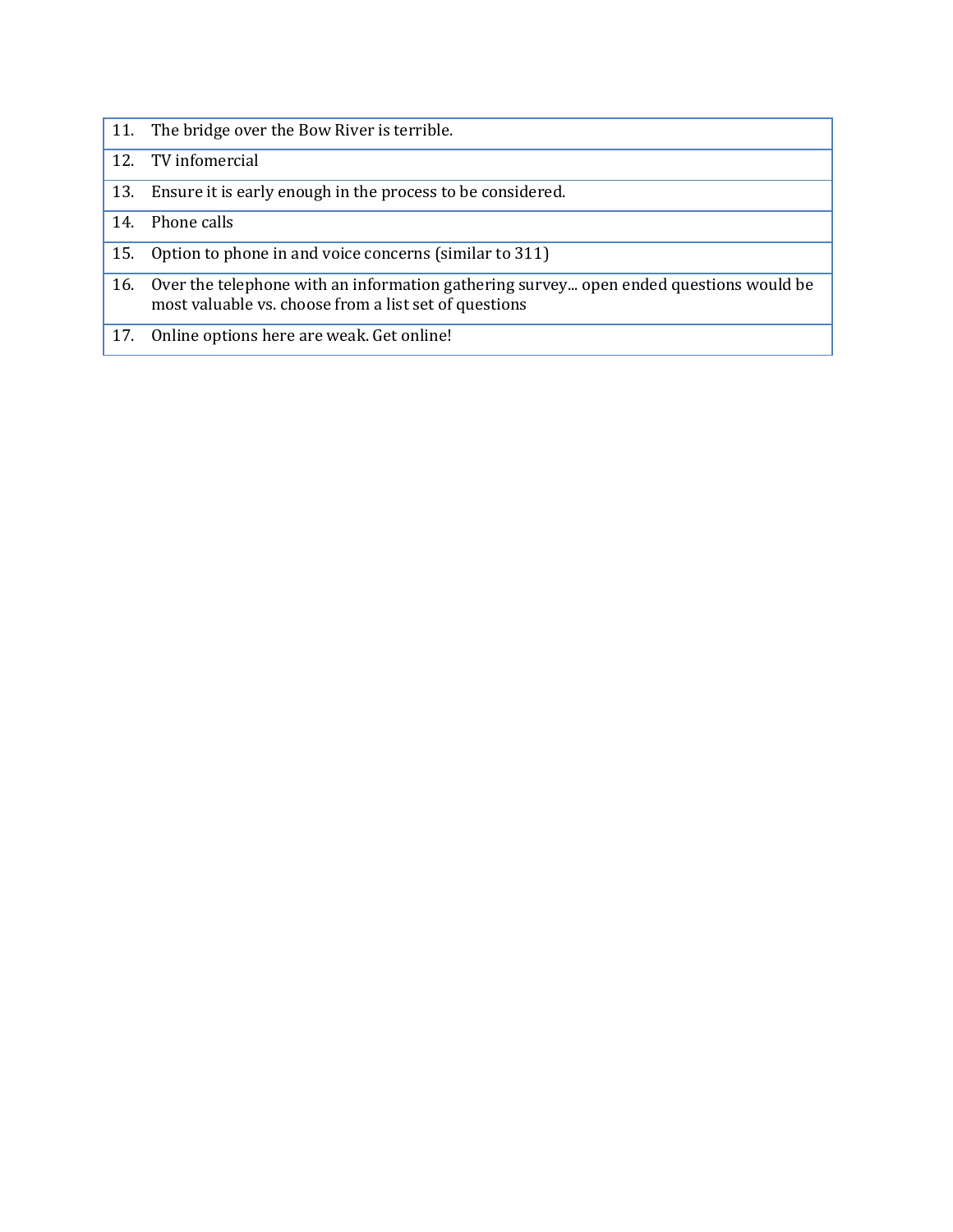### **[Q5] What is the best way for you to learn about results from engagement opportunities for the Crowchild Trail Corridor Study? (Select all that apply)**

| Response                                          | Chart | Percentage             | Count |
|---------------------------------------------------|-------|------------------------|-------|
| <b>Emailed report</b>                             |       | 82.9%                  | 436   |
| Report posted on web                              |       | 64.3%                  | 338   |
| Blog post                                         |       | 18.3%                  | 96    |
| Social media communication                        |       | 37.3%                  | 196   |
| Scheduled in person session to discuss<br>results |       | 12.9%                  | 68    |
| Drop-in in person session to discuss<br>results   |       | 22.2%                  | 117   |
| Other (please specify)                            |       | 7.0%                   | 37    |
|                                                   |       | <b>Total Responses</b> | 526   |

**[Q5] What is the best way for you to learn about results from engagement opportunities for the Crowchild Trail Corridor Study? (Select all that apply) (Other (please specify))**

| #   | <b>Response</b>                                                                                                     |
|-----|---------------------------------------------------------------------------------------------------------------------|
| 1.  | Media                                                                                                               |
| 2.  | Presentations to Communities and/or CAs.                                                                            |
| 3.  | town hall type meeting at community halls                                                                           |
| 4.  | same as notifications                                                                                               |
| 5.  | Report posted on web with emailed notification                                                                      |
| 6.  | Print media: Calgary Herald, Radio: CBC, QR66                                                                       |
| 7.  | City website                                                                                                        |
| 8.  | community newspapers                                                                                                |
| 9.  | Post draft, with several weeks for responses, plus post responses, and answers from the<br>City to questions posed. |
| 10. | no opinion                                                                                                          |
| 11. | Media - radio, TV, Newspapers                                                                                       |
| 12. | age nor gender should nothing to do with this survey - this is not pertainent information for<br>this survey.       |
| 13. | CA/FCC updates                                                                                                      |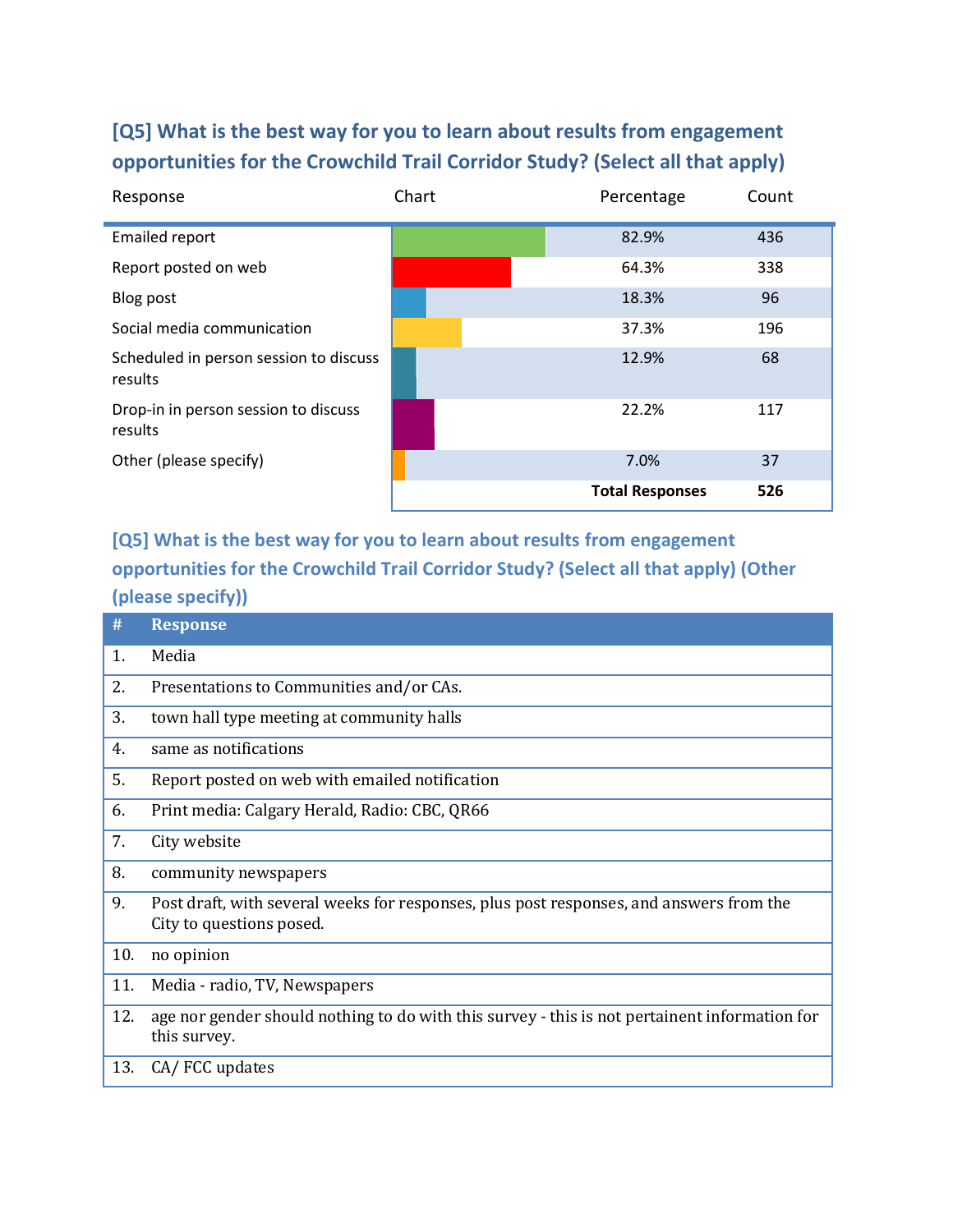| 14. | Councillors mailing list                                                                                                                                                                 |
|-----|------------------------------------------------------------------------------------------------------------------------------------------------------------------------------------------|
| 15. | Drop-in sessions are a poor idea due to people missing the proposal meetings and get upset<br>they were not consulted                                                                    |
| 16. | community newsletter                                                                                                                                                                     |
| 17. | email link to report                                                                                                                                                                     |
| 18. | Newspaper                                                                                                                                                                                |
| 19. | email with the city regarding questions on the reports                                                                                                                                   |
| 20. | Have a sign up list for those interested in being kept up-to-date on what is happening.For<br>those who don't use a computer, a podcast that is update weekly and available through 311. |
| 21. | news releases published in media                                                                                                                                                         |
| 22. | traditional news media                                                                                                                                                                   |
| 23. | Link to results in community newsletter                                                                                                                                                  |
| 24. | Open House presentations                                                                                                                                                                 |
| 25. | The bridge over the Bow River is terrible.                                                                                                                                               |
| 26. | Daily newspapers                                                                                                                                                                         |
| 27. | Communication to community councils/newletter                                                                                                                                            |
| 28. | community newsletter                                                                                                                                                                     |
| 29. | Phone                                                                                                                                                                                    |
| 30. | Calgary Herald newspaper                                                                                                                                                                 |
| 31. | door to door mailings                                                                                                                                                                    |
| 32. | Media: Newspapers, Radio, TV                                                                                                                                                             |
| 33. | Community open houses                                                                                                                                                                    |
| 34. | Written Report in my Public Library                                                                                                                                                      |
| 35. | Media REport                                                                                                                                                                             |
| 36. | community association publication/website                                                                                                                                                |
| 37. | Media notice the report results are available ie radio                                                                                                                                   |